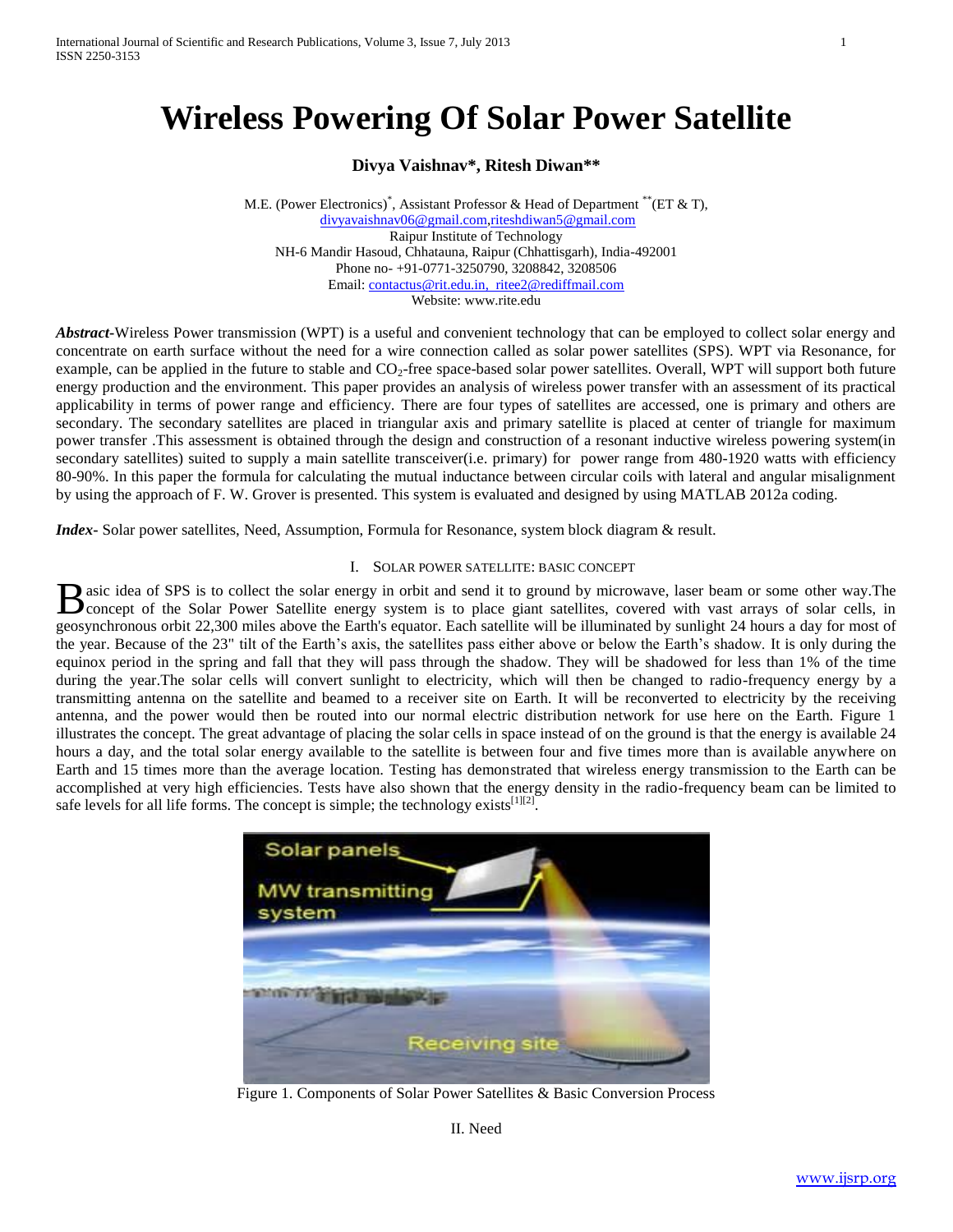International Journal of Scientific and Research Publications, Volume 3, Issue 7, July 2013 2 ISSN 2250-3153

Realization of external supplying power to satellite moving on its orbit can lead to weight reduction and miniaturization of power system. It can also reduce difficulties in launching satellite like launching cost. Standardization of wireless power transmission module has the effects of being on market faster and improvement of usability's effects. Thus, building of the Flexibility Power Supply Network which uses wireless power transmission technology expands potential of nano-satellites in space.

# III. Formula for circular coils with both lateral and angular misalignments

In <sup>[4]</sup> and <sup>[5]</sup>, Grover presented a formula for computing the mutual inductance *M* between two filamentary circular coils with inclined axes (e.g., see Fig. 2). The first coil has a radius  $R_p$ , and the second coil has a radius  $R_s$ . The distance between the coils' centers is *c*, and the distance between their axes is *d*. The resulting expression proposed by Grover for *M* is:

$$
M = \frac{(2 \times mew)}{\pi} \sqrt{Rs} Rp \int \frac{[cos\theta - \frac{d}{Rs} cos\phi] \varphi(k)]}{k\sqrt{v_3}} d\phi \qquad \qquad \dots (1)
$$

Where

 $\alpha = \frac{R}{R}$  $\frac{Rs}{Rp}$  &  $\beta = \frac{c}{Rp}$ R

$$
v = \sqrt{1 - \cos\phi^2 \sin\phi^2 - 2\left(\frac{d}{Rs}\right)\cos\phi \cos\theta + \left(\frac{d}{Rs}\right)^2}
$$
 ... (2)  
\n
$$
k^2 = \frac{4\alpha v}{(1 + \alpha v)^2 + \epsilon^2}, \varepsilon = \beta - \alpha \cos\phi \sin\theta
$$
  
\nAnd  $\varphi(k) = \left(1 - \frac{k^2}{2}\right)K(k) - E(k)$  ... (3)

 $K(k)$  and  $E(k)$  are elliptical integral given as

$$
K(k) = \int_0^{\pi} \frac{1}{\sqrt{1 - k^2 \sin \theta^2}} d\theta, E(k) = \int_0^{\pi} \sqrt{1 - k^2 \sin \theta^2} d\theta \dots (4)
$$



For parallel resonance  $\theta$ =0 & angular resonance  $\theta$ =60. The derivation for the formula with magnetic vector is given in reference <sup>[3]</sup>.

Figure 2. Filamentary circular coils with angular and lateral misalignment

#### IV. Block diagram

The diagram in fig.3 serves to clarify the distinction between the WPT systems two main functional parts, namely the Power train and the Control loop. Throughout the development phase, the control loop has been replaced by manual tuning of the operating frequency based on power readings from millimeters and an electronic DC load. As such, a greater part of the development effort has gone in to analysis and design of the Power train, which in the context of maximizing efficiency is by far the most critical component.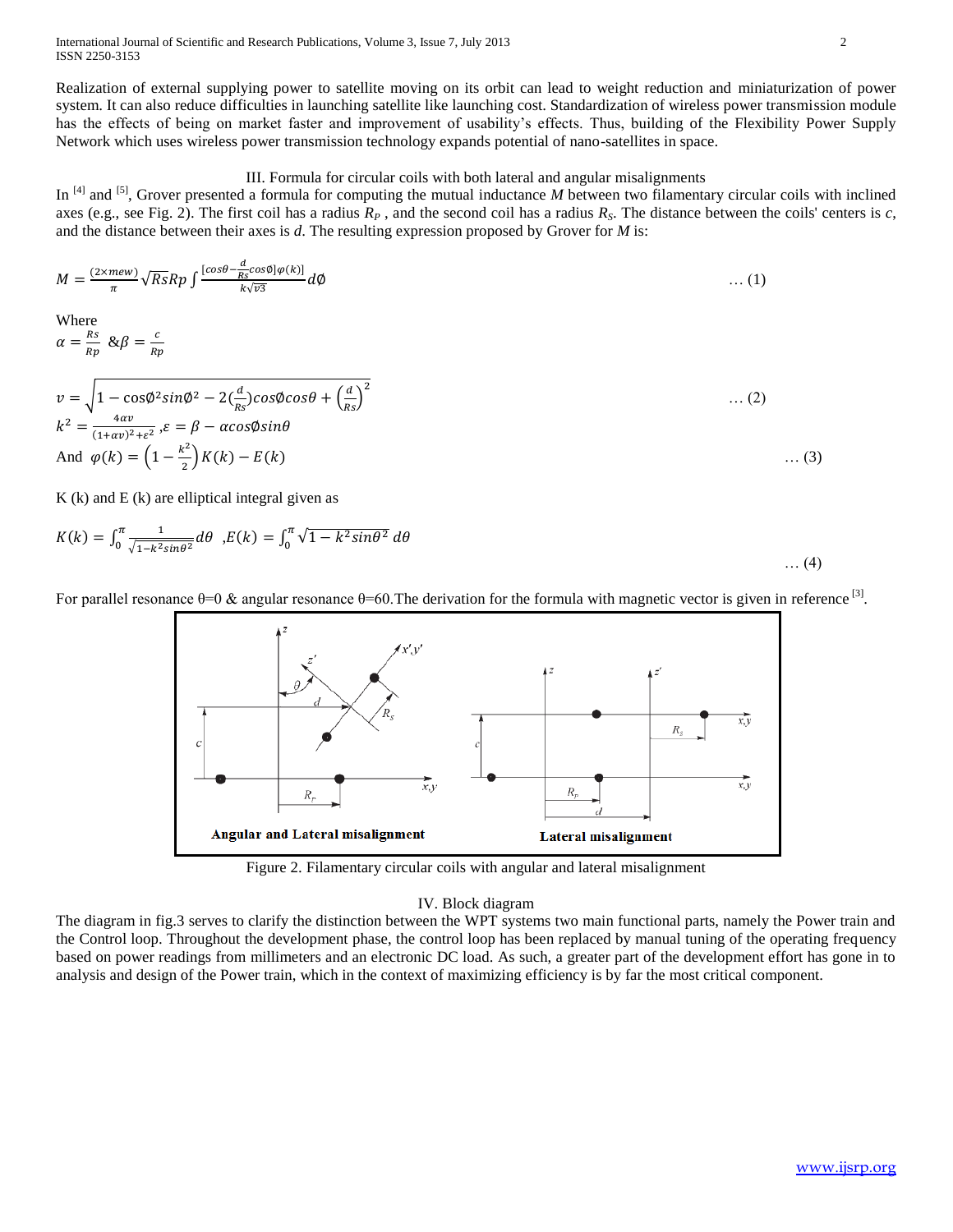

Figure 3. System Block diagram

The "Power Train" block constitutes the magnetic link from source to load, while the "Control Loop" senses the supply and load scenario and adjusts the operating frequency accordingly.The diagram in fig. 4 depicts the functional blocks of the power train which on the transmitting side consists of an inverter, matching capacitors and the transmitter coil. The secondary side similarly consists of a receiver coil and matching capacitors, along with rectification/smoothing and a DC-DC converter for output voltage regulation.

Fig. 4 shows the basic concept of proposed system.There are four satellites are used for required power level.

(i).For initial base load only Satellite-1 is accessed and tranmitts power upto 480 Watts.

(ii).For slightly increased load Satellite-1 & 2 are accessed and both transmit Power from 480-960 Watts.

(iii)For peak load Satellite 1,2  $\&$  3 are accessed and system transmit power from 960-1440Watts.

(iv) For overload Satellte 1,2,3 & 4 are accessed and system transmit pwer from 1440-1920 Watts. The main satellite is covered with three satellite with triangle frame.



Figure 4.Basic Concept of wireless powering of SPS

#### V. Result

The system block diagram is designed by using MATLAB coding and results are as follow, this paper provides only the result of Satellite-2 which is designed with 480 watts power output and LLC with angular (60 degree) resonance with main SPS.Figure 5 & 6 are total DC power from solar panel of Sat.-2.Fig 7 shows output of half brigde D-inverter & fig.8shows the primary voltage of transformer with 220 volts.Fig-9,10 & 11 represents theinput impedance,input power & output power of LLC converter respectively at 200 KHz frequency.at last fig.12 shows the DC power from Sat.2 using resonance.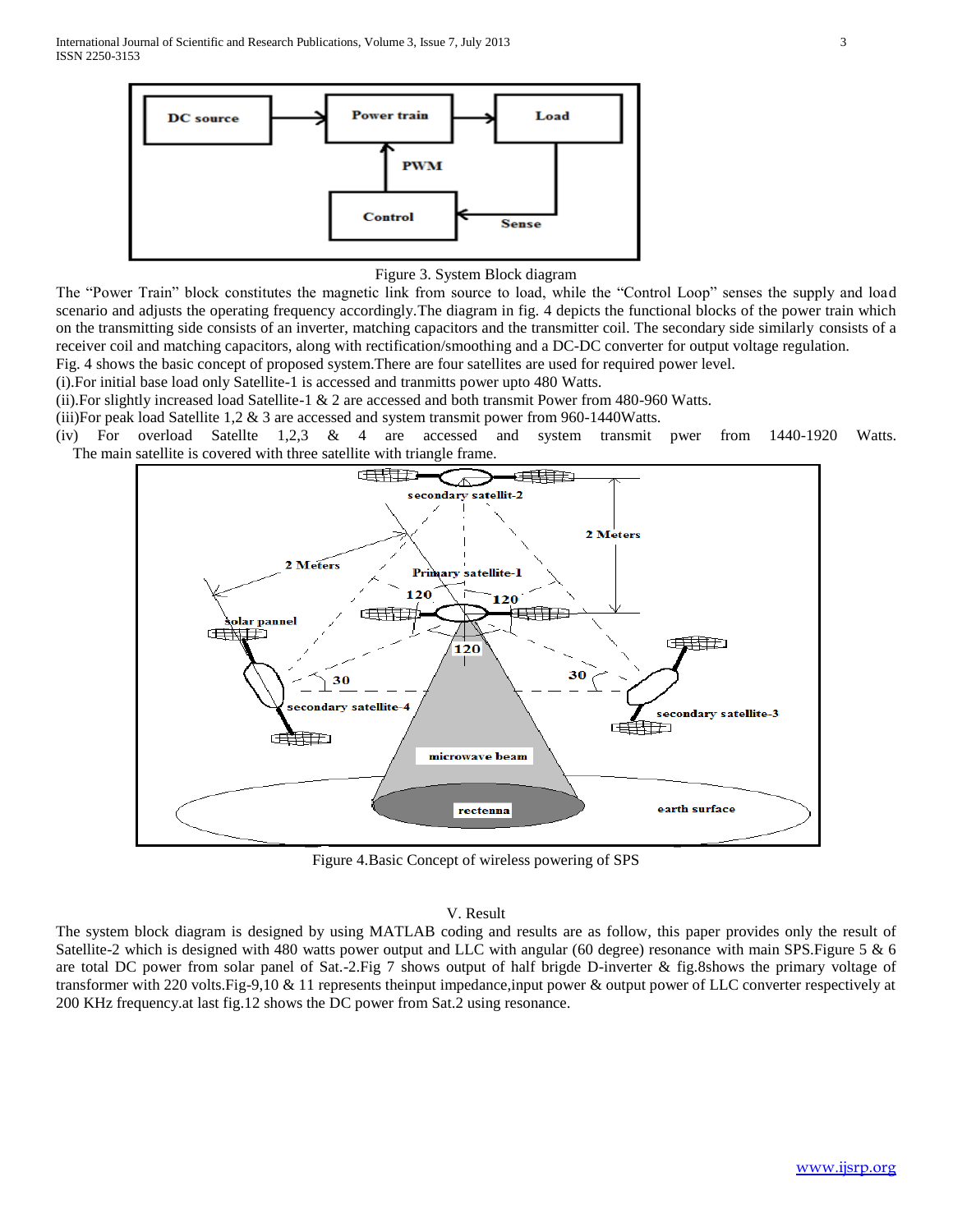

Figure 5. Output Power of 480 Watts from solar panels of sat.-2 Figure 6. DC waveform of output voltage of Satellite-2







Figure 7. Output Voltage of Inverter Figure 8.Primary voltage of Transformer



Figure 9.LLC impedance at resonance frequency of 200 KHz. Figure10.LLC input power at resonance frequency of 200 KHz.



Figure11.LLC output power at resonance frequency of 200 KHz. Figure 12.Total DC power from satellite-2



## VI. Conclusion

 $\overline{0}$ 

A wireless power transfer system capable of transferring the required amount of power has been studied successfully with resonance concept. The copious amount of applications for wireless power transmission delivers no small amount of motivation to this pursuit and certainly promises a beginning of an exciting new future in the energy industry and will have massive impacts throughout our everyday lives. However the technology is still young and it will be interesting to monitor its development through the course of the